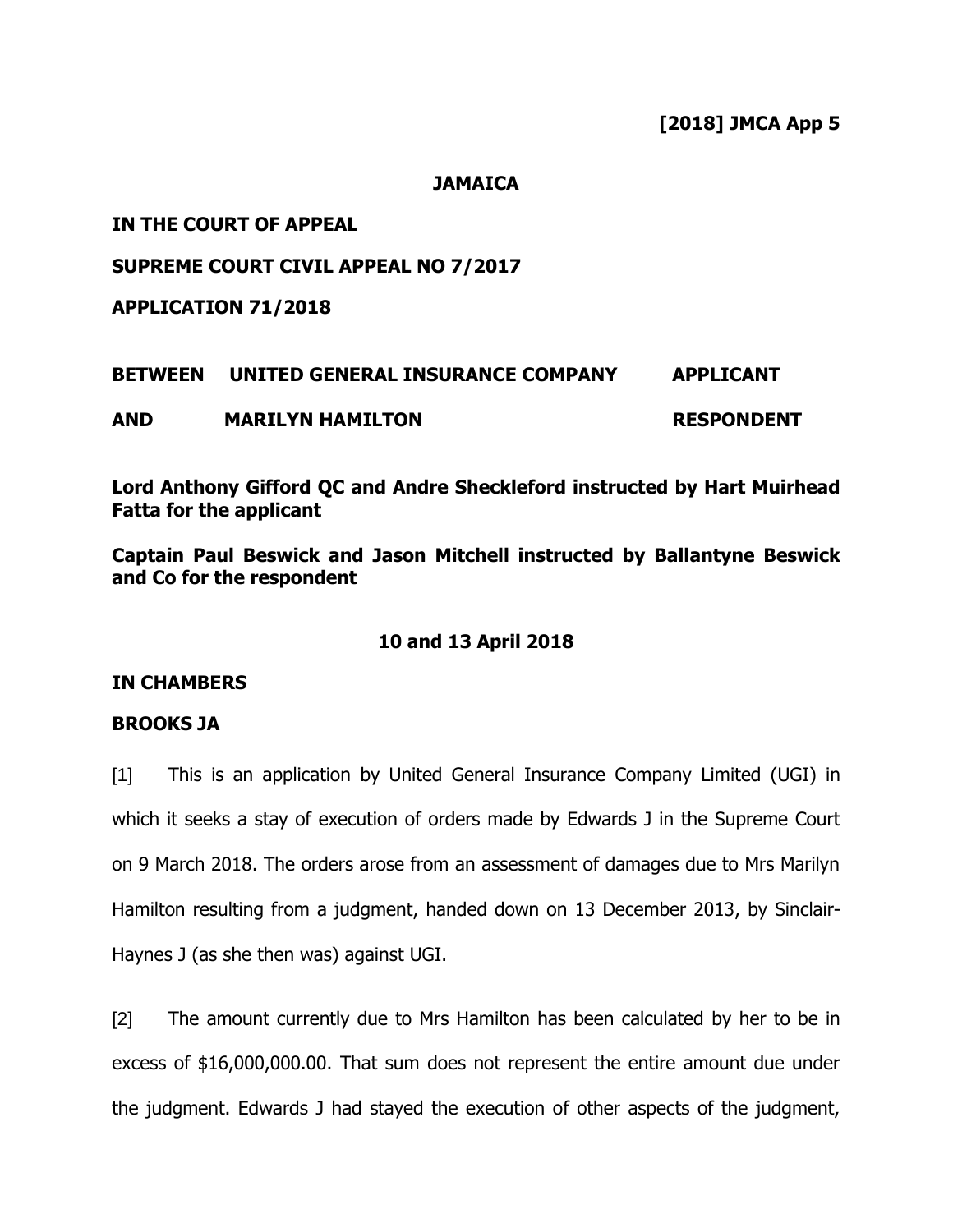which would result in further payments. The stay is operative until the determination of the appeal. By this application, UGI seeks to have the payment of amount currently due, save for a sum of \$40,000.00, stayed.

[3] UGI has appealed from the judgment of Sinclair-Haynes J. The appeal, though filed on 12 February 2014 has still not been heard. It is however set for hearing during the week of 14 May 2018.

#### **The factual background**

[4] The background to the litigation is that, on 28 July 2006, UGI dismissed Mrs Hamilton from her employment as its Information Systems Manager. She sued UGI for breach of the contract of employment. She claimed damages not only for the dismissal, but for the manner and circumstances thereof, and the effect that it had on her. There were other aspects to her claim but these need not be outlined here.

[5] UGI resisted the claim on a number of bases. It denied that it was in breach of contract. Among other bases for its defence, UGI contended that it terminated Mrs Hamilton's contract in accordance with the manner stipulated in the contract. It further asserted that the established law in respect of termination of employment prevented her from recovering damages for the manner of her dismissal.

[6] In her written judgment, Sinclair-Haynes J rejected UGI's position. She set out the bases on which Mrs Hamilton's damages were to be calculated, and she set the case for assessment of damages at a later date. The assessment exercise required information that was not then available to the court. Edwards J assessed the damages.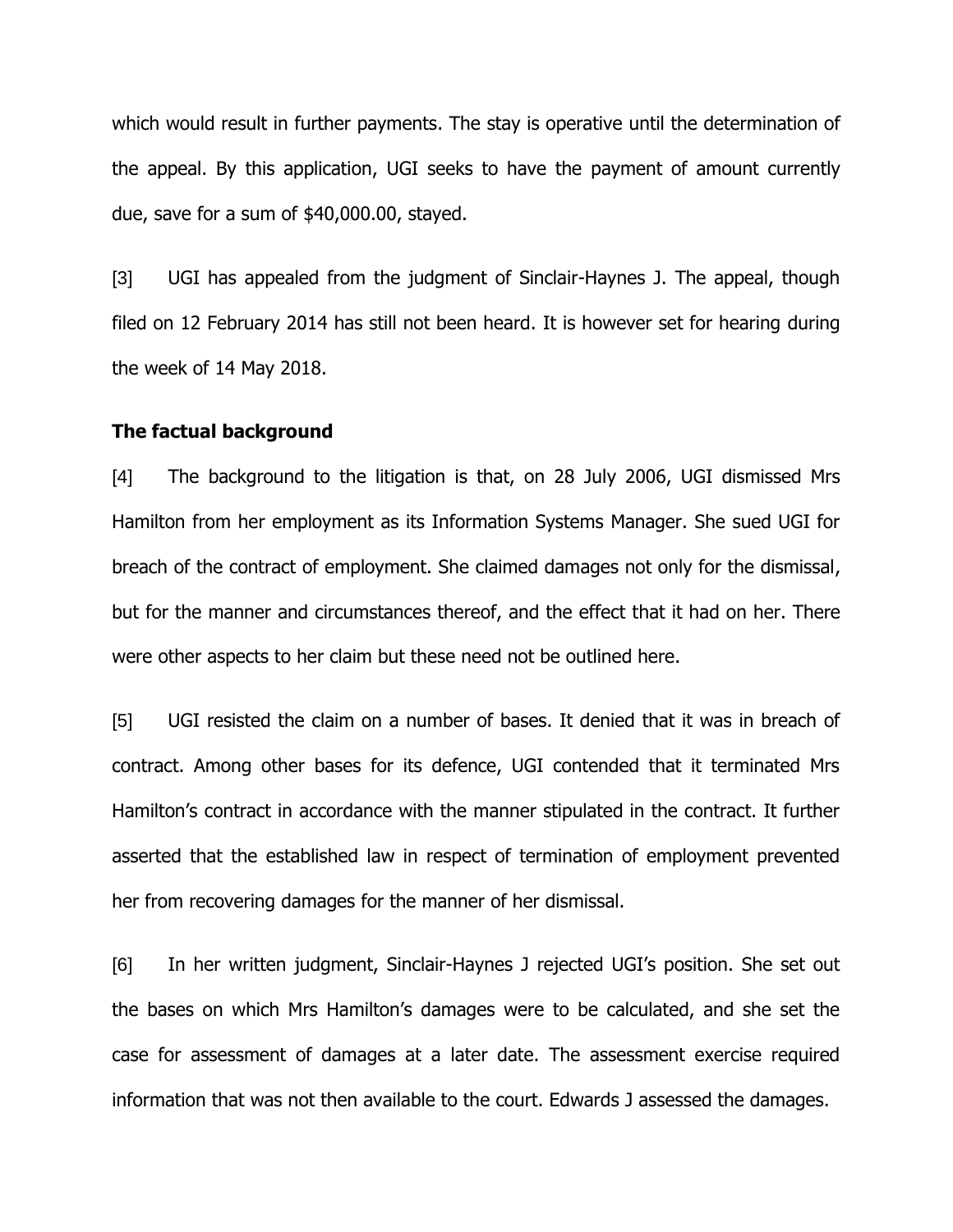# **The orders**

- [7] The relevant orders made by Edwards J are as follows:
	- "1. For damages for wrongful termination Salary and emoluments for 12 months from July 2006 to June 2007, inclusive of employer's contribution to pension, motor vehicle upkeep, gas allowance and lunch subsidy with an increase of 8.25% from January 2007 to June 2007 of \$3,567,836.88 with interest at 19.52% from the  $28<sup>th</sup>$  July, 2006 to the  $13<sup>th</sup>$ December, 2013 the day of judgment. Thereafter at 6% until payment;
	- 2. For damages for handicap on the labour market, 2 years salary and emoluments, inclusive of motor vehicle upkeep, gas allowance and lunch subsidy, reflecting an increase of 8.25% per year as follows:
		- a. From July 2007 to June 2008 the sum of \$3,779,449.49;
		- b. From July 2008 to June 2009 the sum of \$4,116,211.49;

Total Salary and emoluments awarded for the three (3) years being \$11,463,497.86 with interest at 19.52% from the  $28<sup>th</sup>$  July, 2006 to the  $13<sup>th</sup>$ December, 2013 the day of judgment. Thereafter at 6% until payment;

- 3. Employer's contribution to pension to be refunded from January 2000 to June 2006 being \$740,000.700 [sic] with interest at 19.52% from the  $30<sup>th</sup>$  November,  $2009$  to the  $13<sup>th</sup>$  December, 2013 the date of Judgment. Thereafter at the rate of 6% until payment;
- 4. Motor vehicle allowance of \$40,000 with interest at 19.52% from  $28<sup>th</sup>$  July, 2006 to the  $13<sup>th</sup>$  December, 2013 the date of judgment. Thereafter at 6% until payment;
- 5. Health and Life insurance of \$1,785,355.56 with interest at 19.52% from  $28<sup>th</sup>$  July, 2006 to the  $13<sup>th</sup>$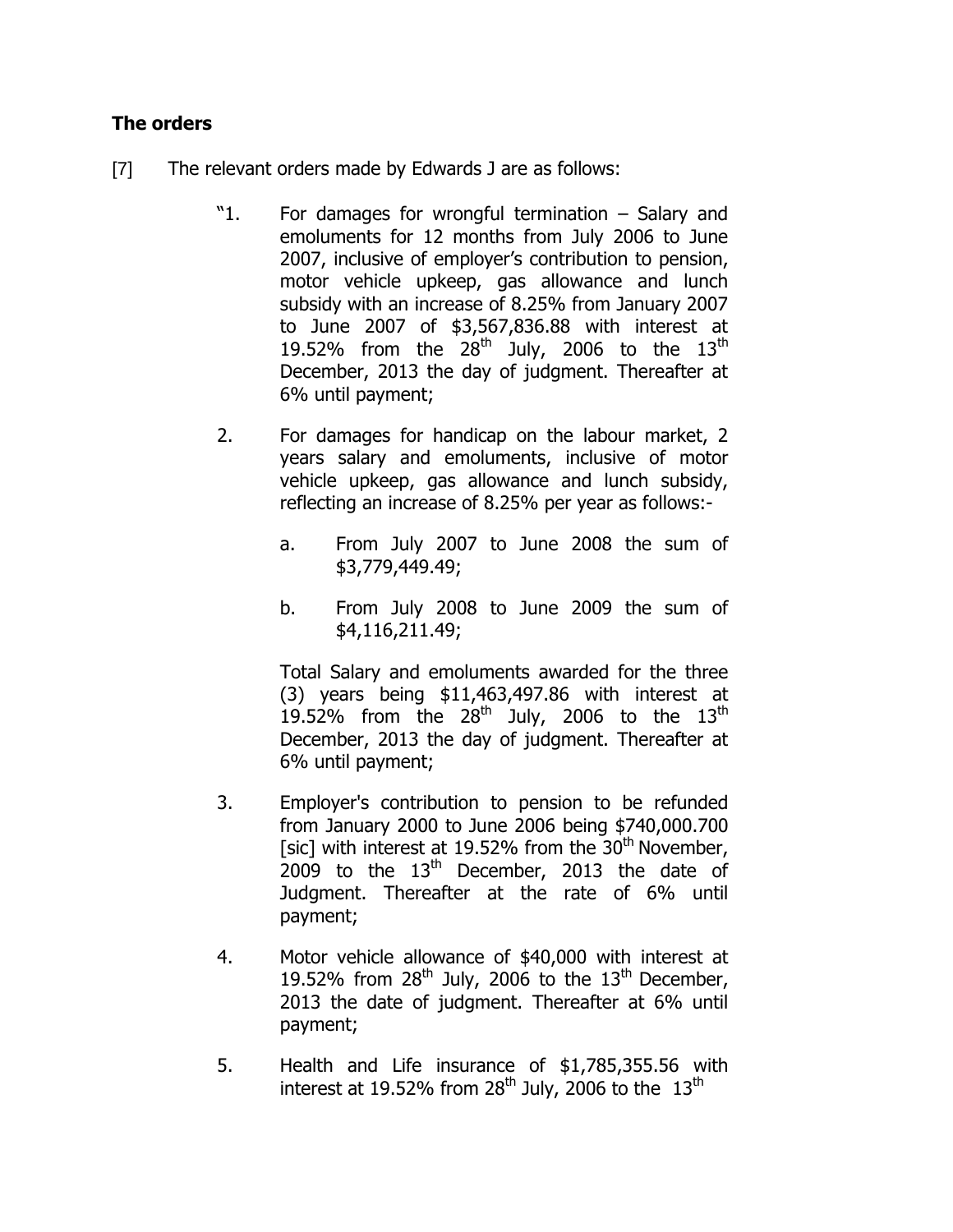December, 2013 the date of judgment. Thereafter at 6% until payment;

- 6. The payment for one month notice already paid to the claimant is to be deducted from the judgment sum;
- 7. Costs of the assessment awarded to the Claimant to be agreed or taxed;
- 8. Stay of execution of orders number 2 and 3 until the determination of the appeal in the Court of Appeal;
- 9. Stay of execution granted on the award of  $2/3^{rds}$  of the costs of the assessment until the determination of the appeal in the Court of Appeal;
- 10. Claimant's Attorney-at-Law to prepare, file and serve Court orders made herein."

As set out in order 8, Edwards J stayed the execution of orders 2 and 3.

# **The application**

[8] The present application is supported by an affidavit of Mr Andre Sheckleford, one of the attorneys-at-law representing UGI. In that affidavit, Mr Sheckleford asserted that the appeal has a real prospect of success and that there is a real risk that UGI may not be able to recover the monies from Mrs Hamilton if they are paid over to her.

[9] In addition, he emphasised that the appeal is soon to be heard. Mr Sheckleford contended that in the circumstances there is a risk of injustice to UGI if it were to be obliged to pay over the sum to Mrs Hamilton.

[10] Lord Gifford QC, on behalf of UGI, argued that there was a strong likelihood that the appeal would be successful. He argued that the orders, which the current application affect, were the subject of two of UGI's strongest bases of appeal, namely: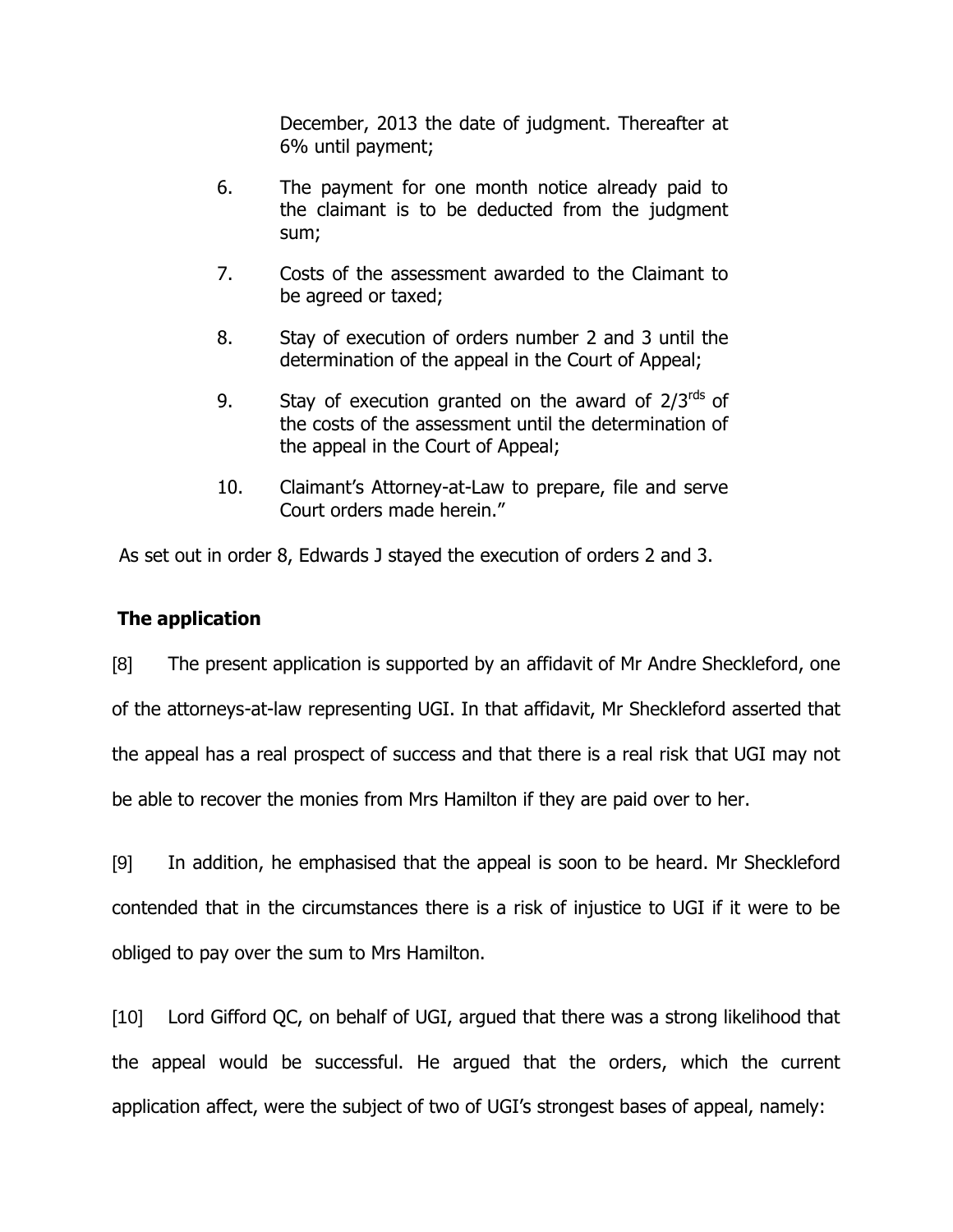a. the proper interpretation of the termination clause in Mrs Hamilton's contract of employment, favoured UGI's position, and

b. the established common law principle established in **Addis v Gramophone Company Limited** [1909] AC 488, prevented the award of damages for the manner of dismissal.

[11] Learned Queen's Counsel further argued that one of the orders sought to be stayed, namely order 5, was so closely aligned to order 2, which had been stayed by Edwards J, that it ought also to have been stayed by her. He submitted that order 5, should, by logical extension, be now ordered to be stayed.

[12] Lord Gifford accepted that there was no evidence to support an assertion that Mrs Hamilton would not be able to repay the monies if they were paid over to her. He however asked that the court consider that it is a large sum and there would be a risk that UGI would have difficulty recovering it. He argued that the risk of injustice to UGI if the stay were not granted, was greater than the risk of injustice to Mrs Hamilton if the stay were granted. That, he submitted, was the real test to be satisfied in this application.

[13] In support of his submissions, learned Queen's Counsel referred to a number of decided cases, dealing with applications for stay of execution. These included **Watersports Enterprises Limited v Jamaica Grande Limited and Others**,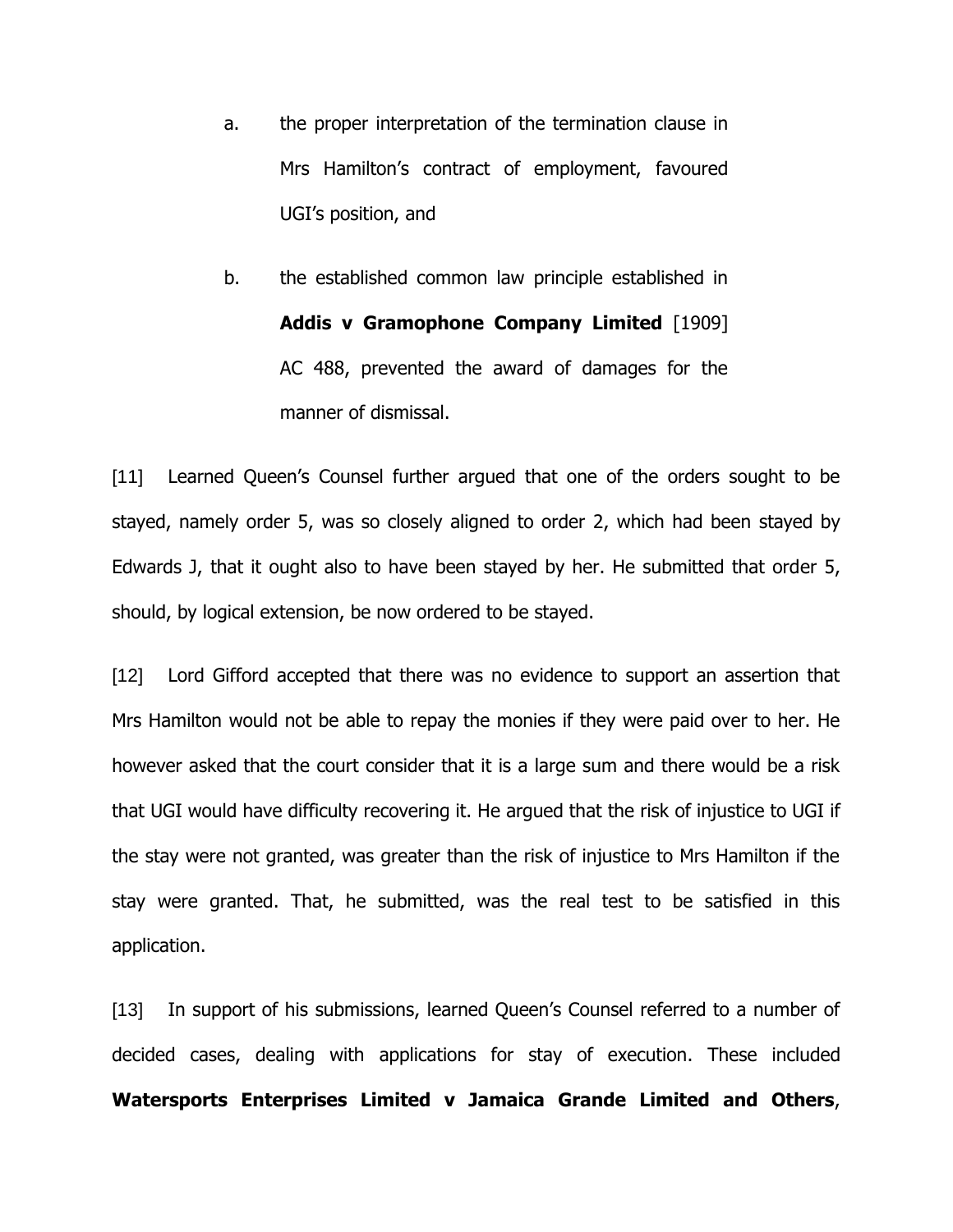(unreported), Court of Appeal, Jamaica, Supreme Court Civil Appeal No 110/2008, Application No 159/2008, judgment delivered 4 February 2009, **Cable and Wireless Jamaica Limited (T/A Lime) v Digicel (Jamaica) Limited (formerly Mossel Jamaica Limited,** (unreported), Court of Appeal, Jamaica, Supreme Court Civil Appeal No 148/2009, Application No 196/2009, judgment delivered 16 December 2009 and **Seaton Campbell v Donna Rose-Brown and Another** [2016] JMCA App 35.

#### **The response**

[14] The application was stoutly resisted. Captain Beswick, on behalf of Mrs Hamilton, submitted that the application ought to be refused. Learned counsel argued that Mrs Hamilton had been too long denied the fruits of her deserved judgment. He submitted that a significant part of that delay had been caused by UGI. He contended that it had failed to abide by orders and rules of court, which were aimed at moving the litigation process, including the assessment of damages and the appeal, along.

[15] Captain Beswick submitted that the proximity of the date for hearing of the appeal was no guarantee that there would be an early resolution of the appeal. He referred to the fact that there were a number of judgments of this court that had been outstanding for years. Given the complexity of this case, he submitted, there was a real likelihood that the court's decision would be reserved, and given the court's current backlog of reserved judgments, delivery may well be delayed. The result, he argued, would be injustice to Mrs Hamilton, who is entitled to the fruits of her judgment.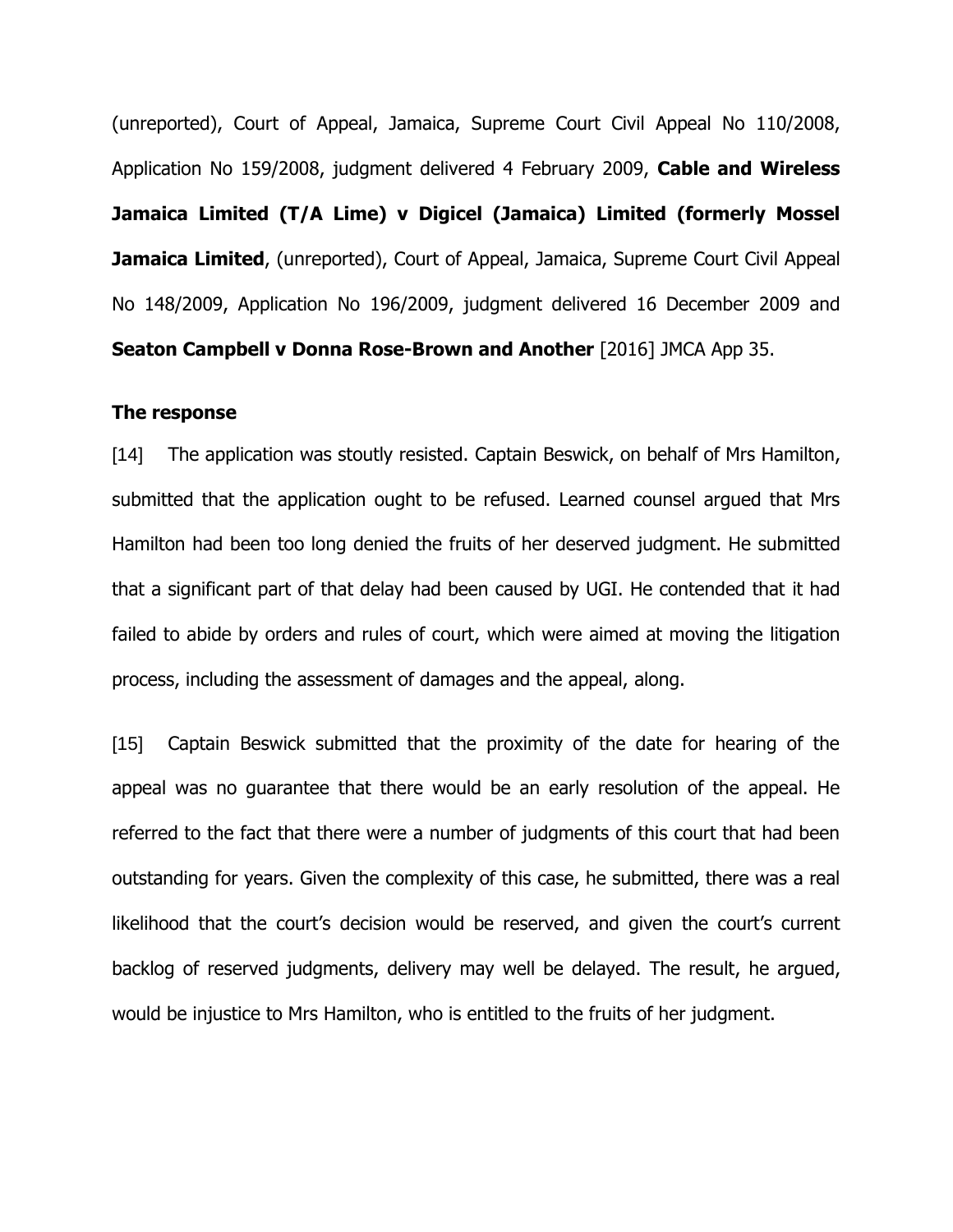[16] Learned counsel argued that every day for which payment to Mrs Hamilton is delayed, results in real financial loss to her. The interest rate being attracted by the judgment sum, he argued, was well below the commercial rates which ought to be paid on it.

[17] Captain Beswick expressed confidence that the judgment of Sinclair-Haynes J would be upheld. He argued that in conducting the balancing exercise that this court is obliged to undertake in assessing the application, the court should also note that:

- a. UGI has not asserted that it would be ruined or done irremediable harm if it paid the sums due;
- b. there was no evidence to support the contention that Mrs Hamilton would not be able to make repayment in the event of a successful appeal;
- c. there is a dominant principle that a successful litigant is entitled to the fruits of her judgment; and
- d. Edwards J considered an application for a stay of execution of the judgment and she stayed two of the seven relevant orders, accordingly this application is essentially an appeal from the exercise of her discretion and ought to be rejected as there has been no demonstration that she erred in principle.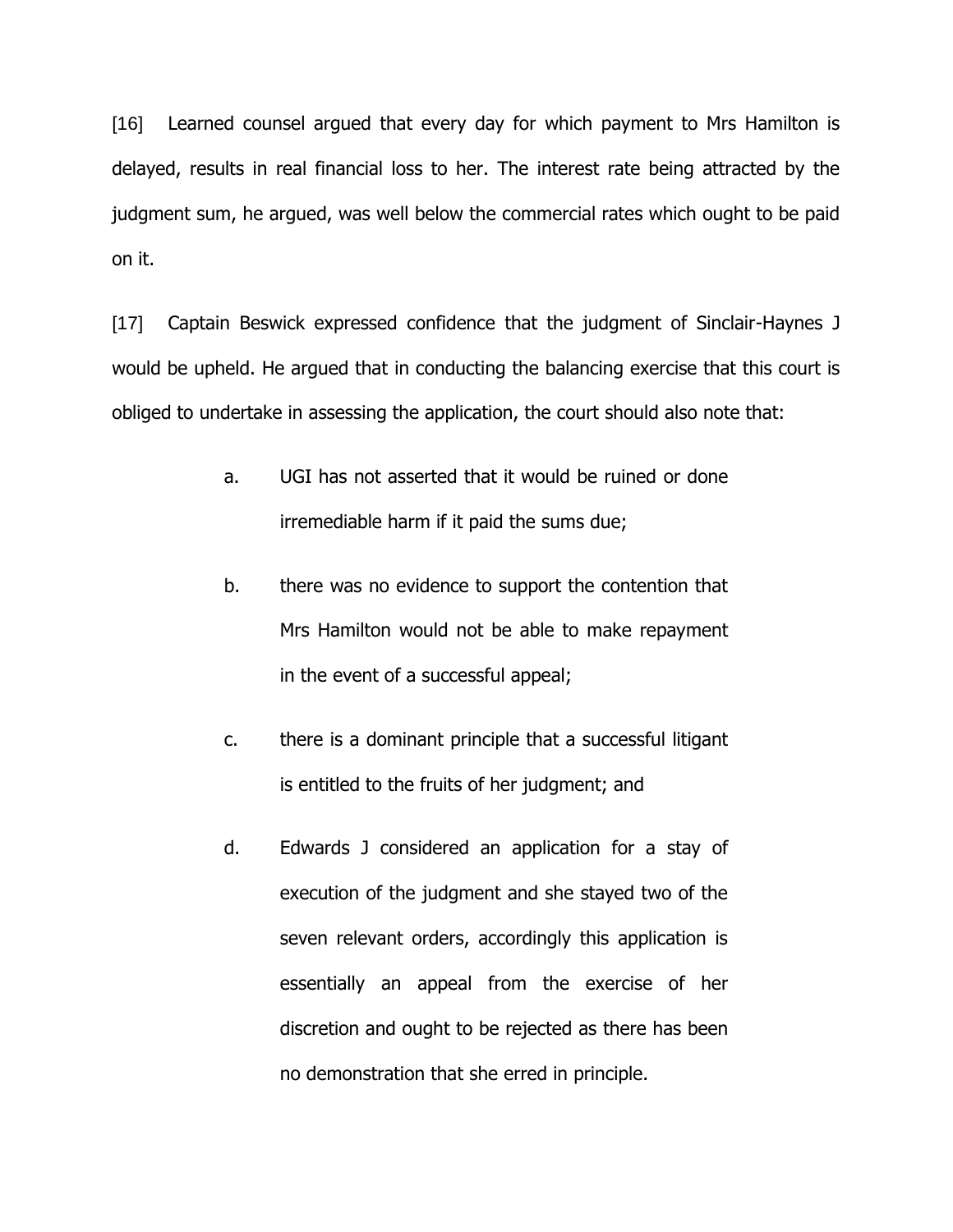[18] He submitted that the result of the balancing exercise should be a finding that the greater risk of injustice lay with granting rather than refusing a stay of execution of the judgment. Captain Beswick relied, for authority, on several cases, including **Virgin Atlantic v Premium Aircraft** [2009] EWCA Civ 1513, **Ferrnah Johnson-Brown v Marjorie McClure** [2015] JMCA App 19 and **Channus Block and Marl Quarry Limited v Curlon Orlando Lawrence** [2013] JMCA App 16.

#### **The analysis**

[19] Applications for stay are guided by the principle that the approach to be adopted is the one less likely to result in injustice. Two overarching principles apply. The first is that a successful litigant should not lightly be deprived of the fruits of his or her judgment and the second is that an appeal should not be stifled by the execution and a successful appeal should not be rendered nugatory. (See **Hammond Suddard Solicitors v Agrichem International Holdings Ltd** [2001] EWCA Civ 2065 and **Combi (Singapore) Pte Ltd v Ramnath Sriram and Another** Court of Appeal of England and Wales FC2 97/6273 judgment delivered 23 July 1997).

[20] **Hammond Suddard Solicitors v Agrichem International Holdings Ltd**  was relied on in the submissions of both Lord Gifford and Captain Beswick. In that case

Clarke LJ opined, at paragraph [22], that:

"...Whether the court should exercise its discretion to grant a stay will depend upon all the circumstances of the case, but the essential question is whether there is a risk of injustice to one or other or both parties if it grants or refuses a stay. In particular, if a stay is refused what are the risks of the appeal being stifled? If a stay is granted and the appeal fails, what are the risks that the respondent will be unable to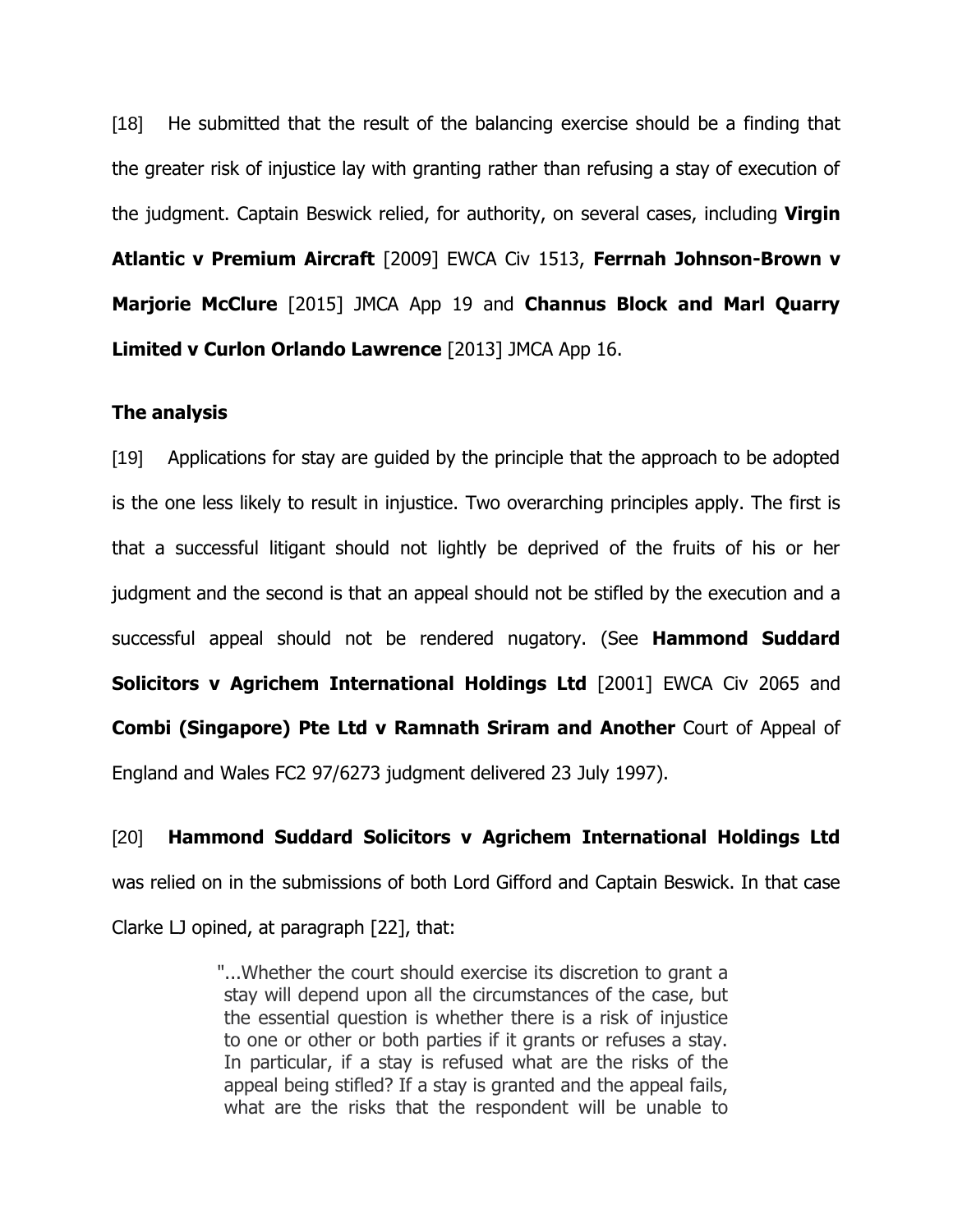enforce the judgment? On the other hand, if a stay is refused and the appeal succeeds, and the judgment is enforced in the meantime, what are the risks of the appellant being able to recover any monies paid from the respondent?"

[21] Lawrence-Beswick JA (Ag), as she then was, also relied on **Hammond Suddard** 

in her judgment in **Caribbean Cement Company Limited v Freight Management** 

**Limited** [2013] JMCA App 29. She said, at paragraph [16]:

"[The] authorities show that in determining whether to grant or refuse an application for the stay of execution pending appeal, the court should consider (i) where the interests of justice lie and that (ii) the respondent should not be unduly deprived of the fruits of his successful litigation. Further, in determining where the interests of justice lie, consideration must be given to:

- (a) The applicant's prospect of success in the pending appeal.
- (b) The real risk of injustice to one or both parties in recovering or enforcing the judgment at the determination of the appeal.
- (c) The financial hardship to be suffered by the applicant if the judgment is enforced."

That assessment is gratefully accepted as being an accurate guide for conducting the present exercise.

[22] In this case, the competing factors are, firstly, that Mrs Hamilton has, since 13 December 2013, had a judgment in her favour. The judgment by itself is something of value. It has, since 9 March 2018, been given quantification by virtue of an assessment of damages conducted before Edwards J.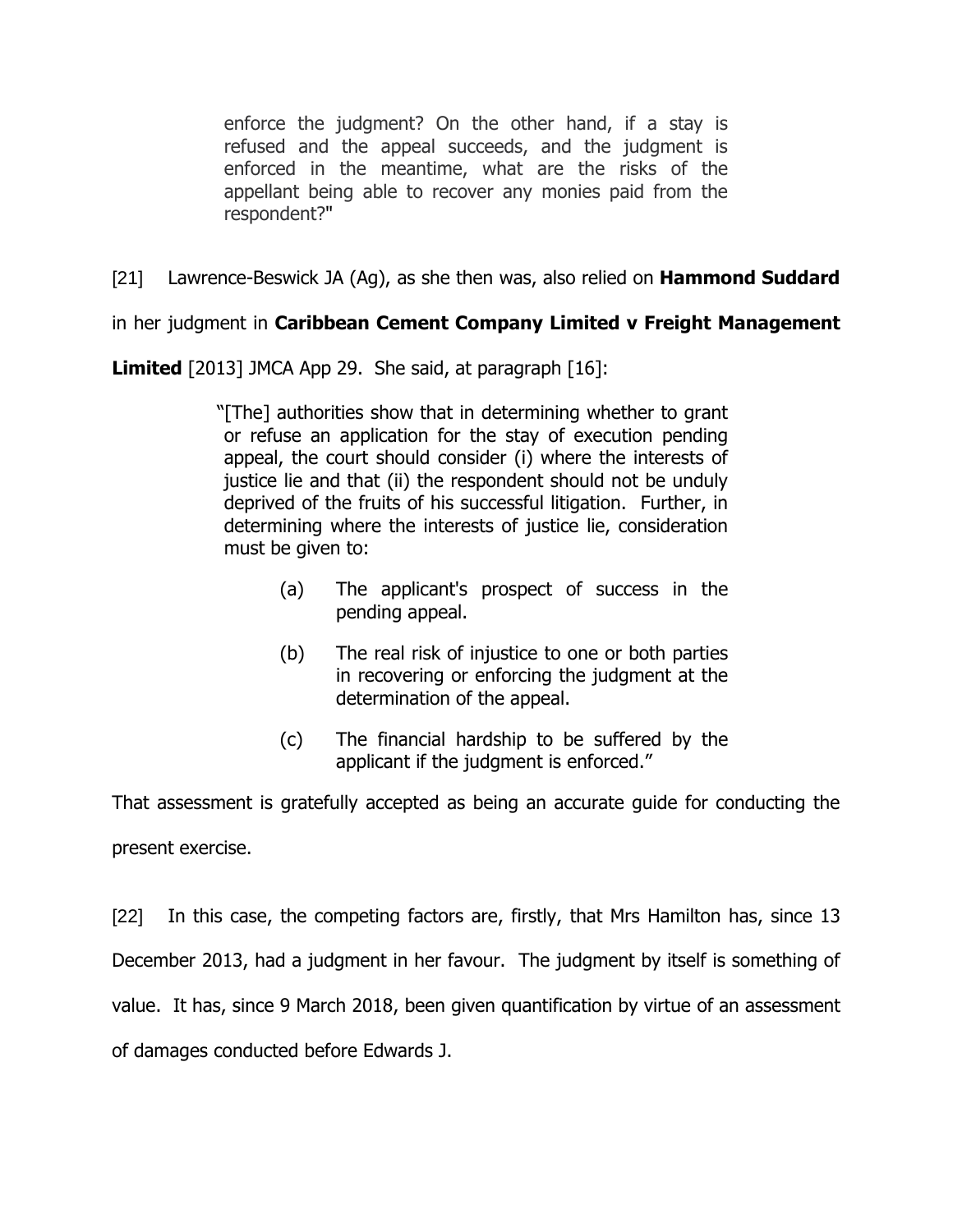[23] An important factor is that there is no indication that the payment of the judgment sum could jeopardize UGI's financial position.

[24] Also important is the fact that the matter has been in litigation for over 10 years.

[25] On the converse side is UGI's contention that it has an appeal with a good prospect of success and that, were the judgment to be executed, there is no assurance that the monies could be recovered from Mrs Hamilton. UGI also contended that the appeal is shortly to be heard, having been set for hearing during the week of 14 May 2018.

[26] Whereas it is true that the appeal is in respect of a point of law which may well be decided either way and therefore it has a real prospect of success, Mrs Hamilton should not be further deprived of the fruits of her judgment. It is recognized that, bearing in mind the importance of the point of law and its likely wide impact, the decision may well be reserved and there will be a further delay in Mrs Hamilton receiving the fruits of her judgment, if the appeal is unsuccessful.

[27] An order should therefore be made allowing for some payment to be made.

[28] There is, however, some risk that she may not be able to repay any sums paid under the judgment should the appeal be successful. Although UGI has provided no information to support the likelihood of such an event, it cannot be ignored that Mrs Hamilton has, as part of her case, indicated that the manner of her dismissal has, since